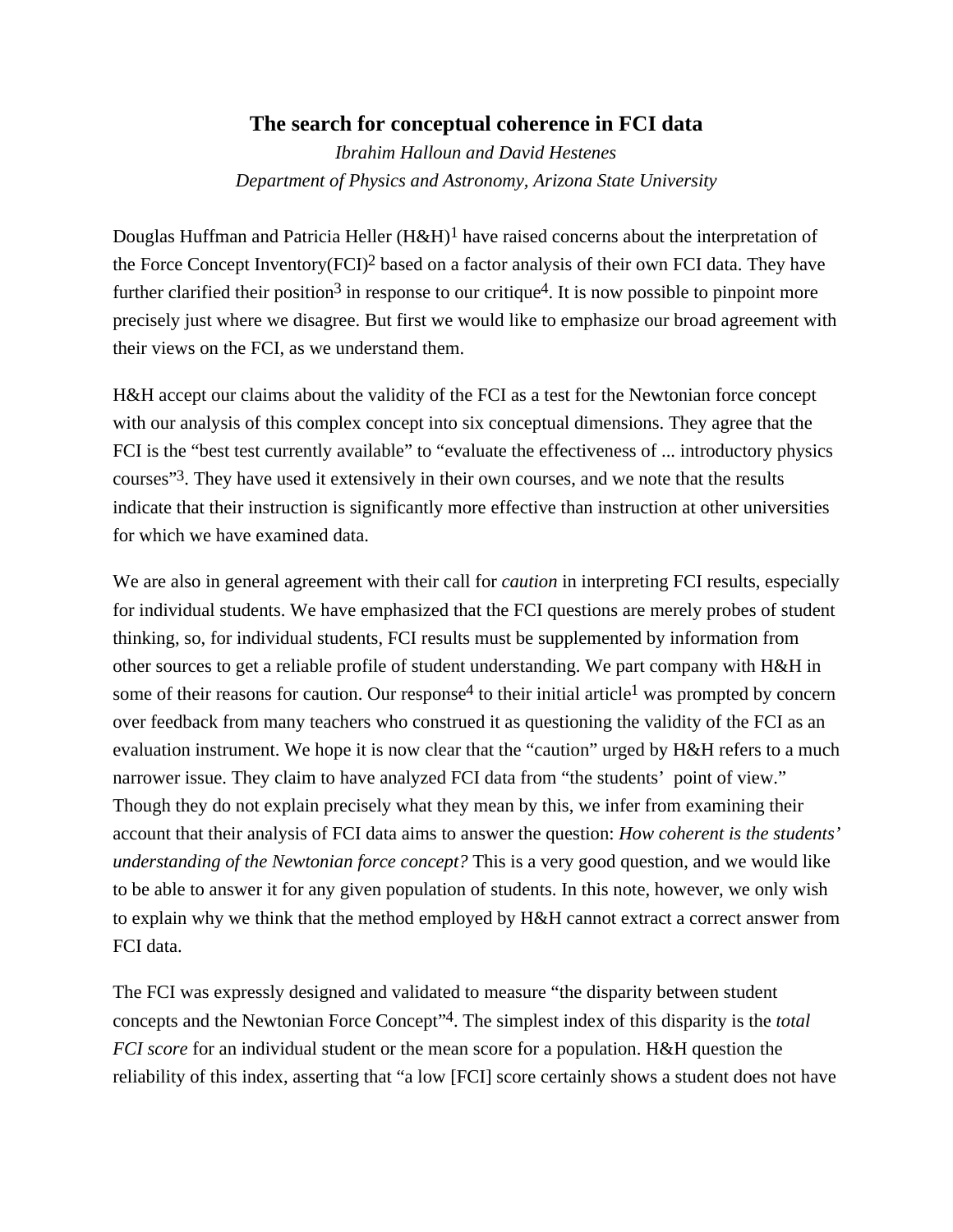[the Newtonian force] concept, but our results indicate that *high scores* also do not show that students have a *coherent* force concept"3 (our italics). H&H confess to being surprised by their results — with good reason, we think, because there is strong evidence to the contrary.

We agree that their data supports the conclusion that most students do not develop a coherent understanding of the Newtonian force concept in introductory physics. However, we contend that high FCI scores (>85%) are extremely unlikely without considerable coherence. We base this contention on extensive experience with such students, including exploratory analysis of their FCI responses, interviews, and comparison with other measures of their understanding, especially the Mechanics Baseline test<sup>5</sup>. To be sure, student FCI scores can be increased by telling them to memorize the correct answers. However, our research shows that such increases decay rapidly, probably in large part because the non-Newtonian alternatives on the FCI are so compelling to students that they tend to override rote responses. Only a coherent Newtonian understanding appears able to overcome this tendency.

We believe that the H&H claim to the contrary is based on a flawed statistical analysis. Recall that they reduce each question to a dichotomous variable, scored 1 for a right answer and 0 for a wrong one. Then they compare questions in pairs using the "*correlation coefficient*"

$$
r = \frac{ad - bc}{\sqrt{(a+b)(c+d)(a+c)(b+d)}},\tag{1}
$$

with the meanings of *a, b, c, d,* given in Fig. 1. H&H interpret the *correlation r* as a measure of *conceptual coherence* in the response pairs. We reject this approach for several reasons:

**(1) Established practice.** While H&H are correct in asserting that factor analysis has been widely used in constructing and validating tests, they fail to note that this practice has been severely criticized in the literature, especially for the case of dichotomous variables<sup>6</sup>. However, we need not appeal to the opinions of experts to decide the matter, because we can evaluate the applicability of *r* ourselves.

**(2) Statistical validity.** Aside from *r*, there are many other statistical measures, or *statistics*, as they are often called, which can be used to analyze test data. The choice of an appropriate statistic depends on the question to be asked of the data. As H&H assert, their choice of the statistic is based on the following premise: "If the items measure the same concept for students (in this case one aspect of Newton' s First Law), then the students' responses to these items should be correlated. That is, students who understand this aspect of Newton' s First Law would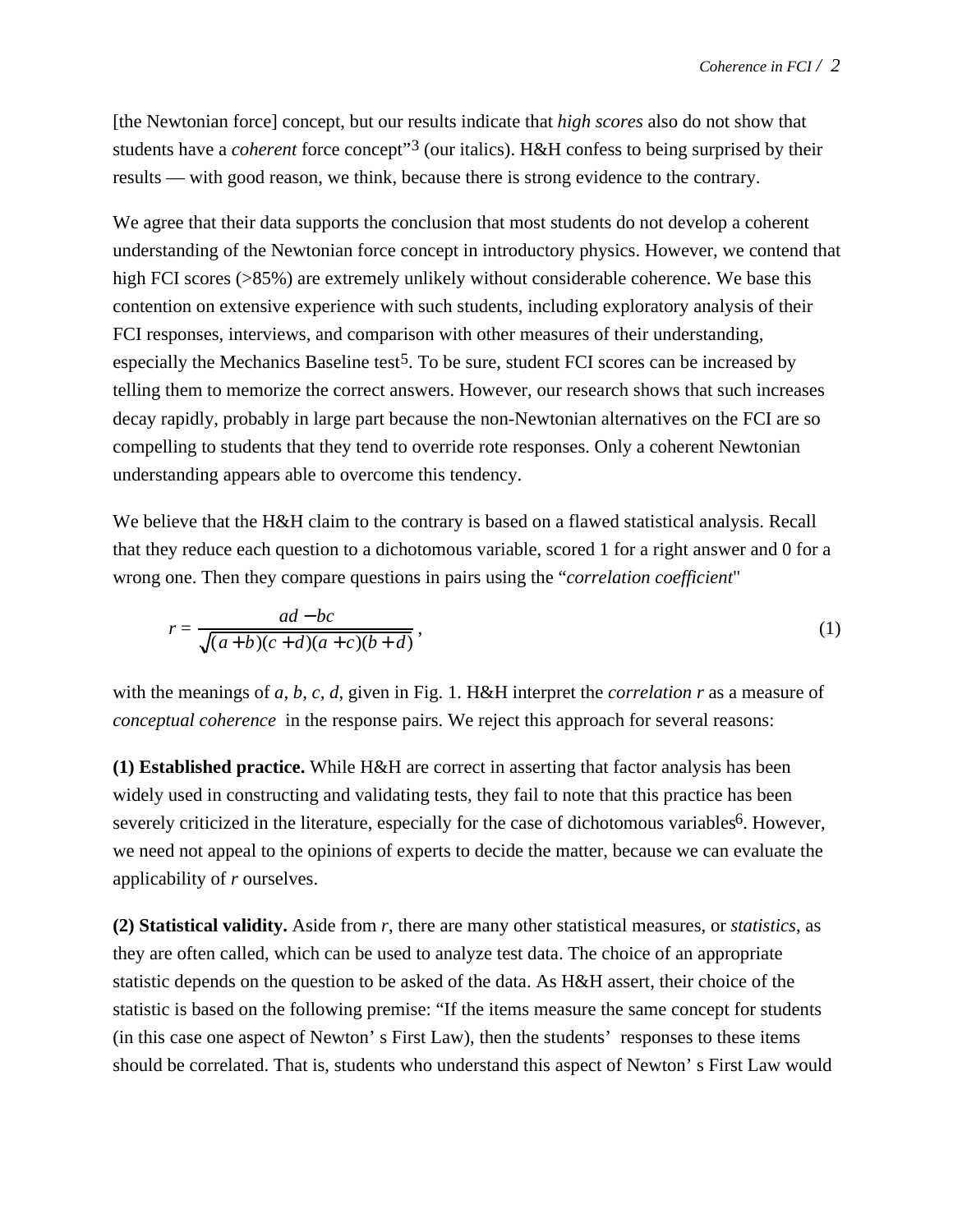tend to consistently answer both items correctly, *while students who do not understand this aspect of Newton' s First Law would tend to consistently select the powerful but incorrect non-Newtonian distracters*" (Italics added). We maintain that the part in italics is inappropriate for a statistic intended to test for coherent understanding of Newtonian concepts, because correlation among non-Newtonian responses is irrelevant to such a test. Newtonian theory implies nothing about responses based on any non-Newtonian theory, be they coherent or not. We know full well that non-Newtonian thinkers occasionally give Newtonian responses, whereas Newtonian thinkers rarely give non-Newtonian responses. This important fact is not reflected in the choice of the *r* statistic. We believe that better statistics are available for analyzing FCI data, but this is not the place to explain our preference.

The fact that *r* does not discriminate between right and wrong answers is expressed by the invariance of its definition (1) under interchange of *a* and *d* and of *b* and *c*. The unacceptable implications of this property are most obvious when *r* is applied to data from a population of near-Newtonian thinkers. Following  $H \& H^3$ , in Fig. 1 we display mock data on two questions about Newton' s First Law for a hypothetical population of 500. For perfect Newtonians we should get the results in Fig. 1a, but *r* has an indeterminate value, so it tells us nothing about the situation. To get the highest possible correlation *r* = 1, at least one person must get *both* questions wrong, as in Fig. 1b. Among Newtonians, however, it would be more likely for someone to "slip up" on only one of the questions. If everyone gets at least one of the questions right, *r* again has an indeterminate value, as in Fig. 1c. If a few people miss each of the questions but no one misses both, then the correlation will be small and negative, as in Fig. 1d. Comparing Figs. 1b and 1d, we see that a shift in the number of mistakes by just one person is sufficient to shift *r* from a very low value to a very high value. All together these examples show that *r* is not an appropriate statistical measure of conceptual coherence.

**(3) Real data.** As evidence for their claim that high FCI scores are *not* indicative of a coherent Newtonian force concept, H&H cite the low correlations in their data for 103 university students with scores over 85%. In particular, they tell us that "only 22 of the 300 correlations [which have definite values] are above 0.19"3. The suggestion is that these are the only pairs exhibiting significant (though weak) conceptual coherence. On the contrary, we have seen that the only way to get a positive correlation coefficient is for some students to get both questions wrong, so these 22 cases concern questions with which (perhaps only a few) students are having some difficulty. H&H3 dismiss the 106 pairings with the four questions on which all the students have perfect scores as uninformative because, we suppose, the values of *r* are indeterminate (as in Figs. 1a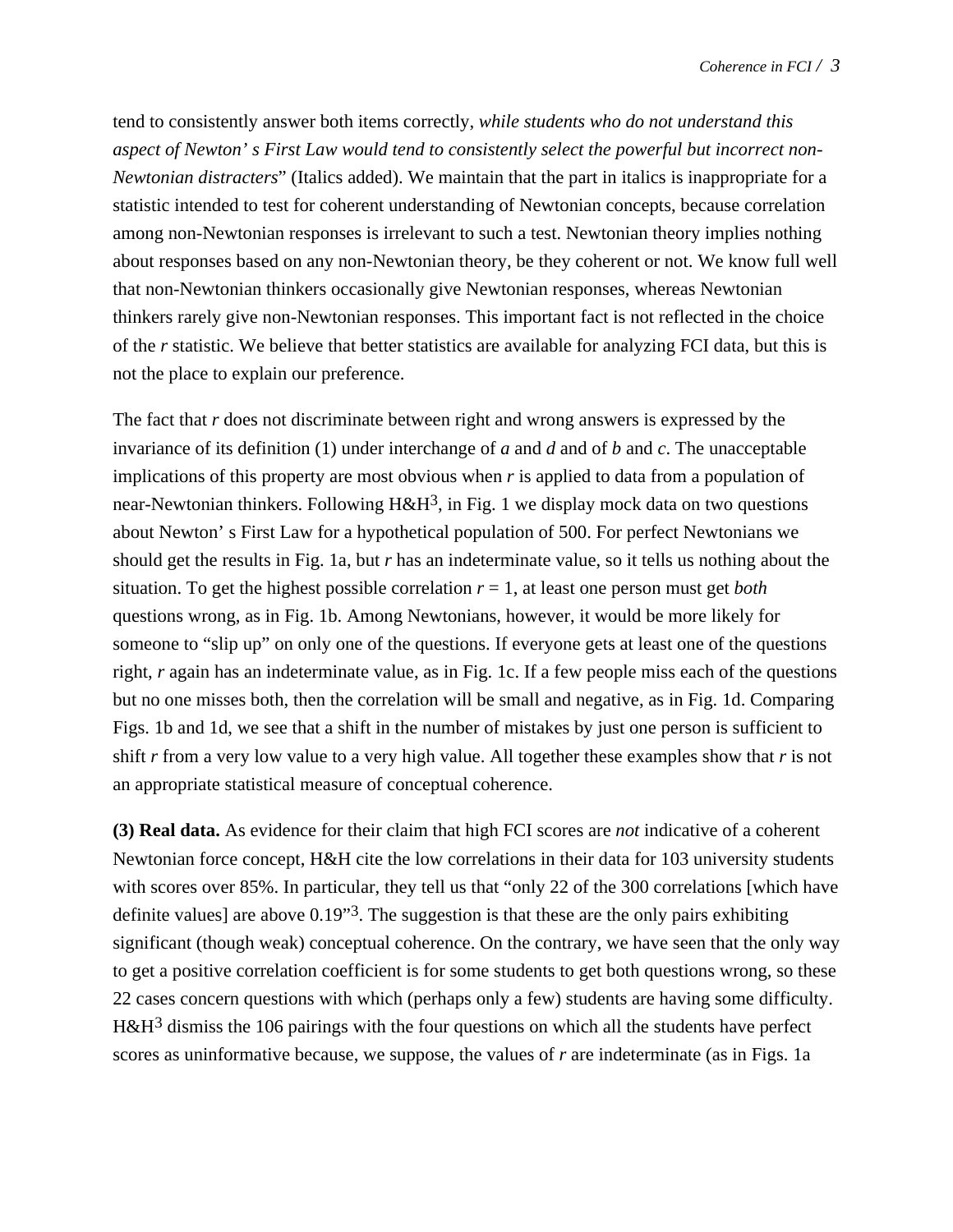and 1c), though we think that many if not most of these cases indicate strong conceptual coherence, and it is the statistic *r* which is uninformative.

As an aid to interpreting the significance of FCI scores, we have proposed a *three-stage model of conceptual evolution* (misprinted as "evaluation" in Ref. 4) in learning Newtonian mechanics. This model is based, in part, on our understanding of student "misconceptions," and in part, on the logical structure of Newtonian theory which implies, for example, that an understanding of kinematics is a logical prerequisite to understanding Newton' s First and Second Laws. H&H claim that their data shows that there is no such natural progression in student learning. Indeed, their data does not show a tendency for *r*-correlations to increase with increasing FCI scores. But this is not evidence against our suggestion that there is a corresponding increase in conceptual coherence, because *r* does not measure that. Rather, we think, it is a reflection of the right-wrong symmetry of *r*, with the wrong answers dominating in the lowest range and the right answers dominating in the highest range. We agree with H&H that our model should be subjected to statistical analysis, but a much more sophisticated analysis will be necessary to reach reliable conclusions. We anticipate that the degree of coherence in posttest FCI scores will depend, in part, on the nature of instruction. We agree with H&H that, under some instruction, the increase in FCI scores is mainly due to an accumulation of "bits and pieces of knowledge" rather than a more coherent understanding. However, we also anticipate greater coherence among FCI answers under instruction that consistently achieves exceptionally large gains in FCI scores.

We share with H&H the belief that the development of a *coherent* force concept in students is "an essential goal of introductory physics instruction." To promote that development we need ways to test for such coherence. H&H suggest that we need a better test than the FCI. In the mean time, we think that better statistical analysis of FCI results will help.